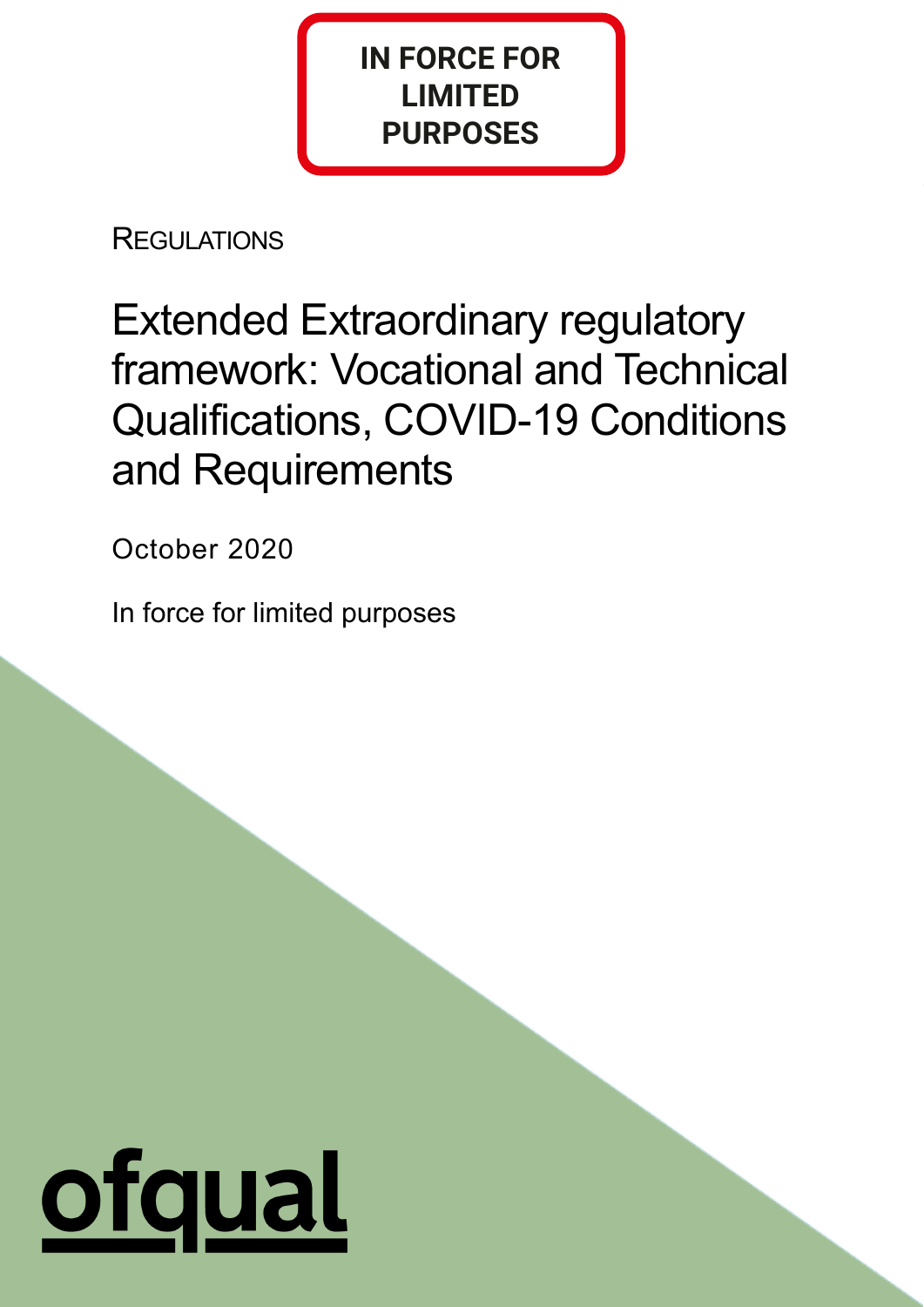# **Contents**

| Condition ExtVTQCov1 Application, Interpretation and definitions  4 |  |
|---------------------------------------------------------------------|--|
|                                                                     |  |
| Condition ExtVTQCov2 Reviewing and Adapting VTQs in 2020/2021 7     |  |
| Condition ExtVTQCov3 Keeping a record of decision-making 8          |  |
| Condition ExtVTQCov4 Information to be provided to Centres 9        |  |
|                                                                     |  |
|                                                                     |  |
|                                                                     |  |
|                                                                     |  |
|                                                                     |  |
|                                                                     |  |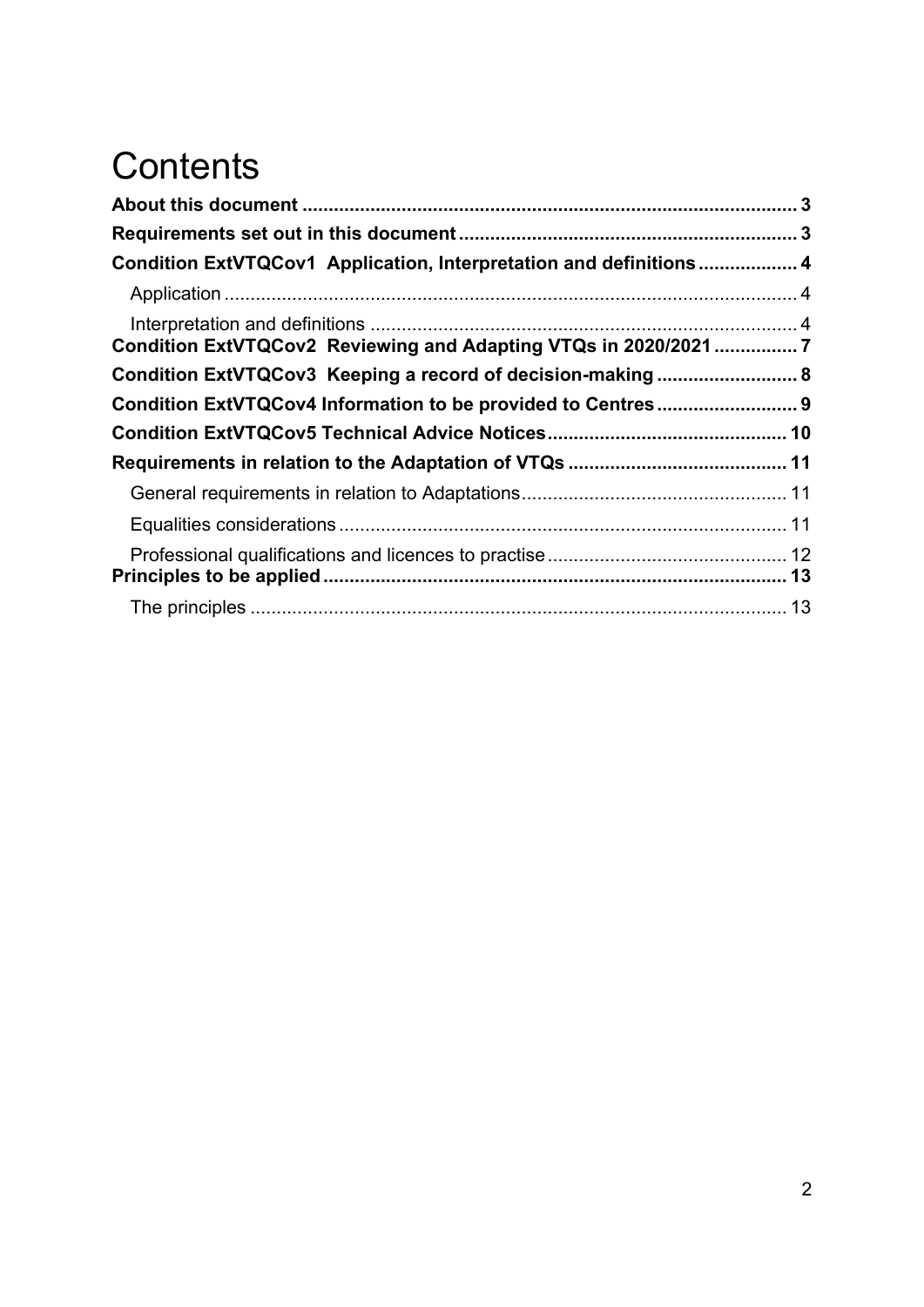# <span id="page-2-0"></span>About this document

This document is part of a suite of documents which sets out our regulatory requirements for awarding organisations offering vocational and technical qualifications following summer 2020. In May 2020, Ofqual published the 'Extraordinary regulatory framework: Vocational and Technical Qualifications, COVID-19 Conditions and Requirements' ("the ERF"). The ERF put in place a framework to facilitate the issue of results in summer 2020 to Learners taking vocational and technical qualifications in circumstances where normal assessments were disrupted by the coronavirus (COVID-19) pandemic. This framework follows on from the ERF by allowing awarding organisations to adapt their qualifications in 2020 and 2021 in recognition of the fact that, although assessments may take place after summer 2020, learners may have experienced disruption to teaching, learning and assessment because of the pandemic.

# <span id="page-2-1"></span>Requirements set out in this document

This document sets out the Extended VTQ Covid-19 Conditions. These conditions come into effect at 15:00 on 12 October 2020 for all vocational and technical qualifications as defined in Condition ExtVTQCov1.8.

It also sets out our requirements in relation to the following –

- The Adaptation of vocational and technical qualifications.
- The principles to be applied by awarding organisations when Adapting vocational and technical qualifications.

With respect to all vocational and technical qualifications to which the conditions set out in this document apply, save to the extent set out in those conditions, awarding organisations must also comply with:

- our *General Conditions of Recognition*,<sup>[1](#page-2-2)</sup> which apply to all awarding organisations and qualifications, and
- all relevant Regulatory Documents.<sup>[2](#page-2-3)</sup>

<span id="page-2-2"></span><sup>1</sup> [www.gov.uk/government/publications/general-conditions-of-recognition](https://www.gov.uk/government/publications/general-conditions-of-recognition)

<span id="page-2-3"></span><sup>2</sup> [www.gov.uk/guidance/regulatory-document-list](https://www.gov.uk/guidance/regulatory-document-list)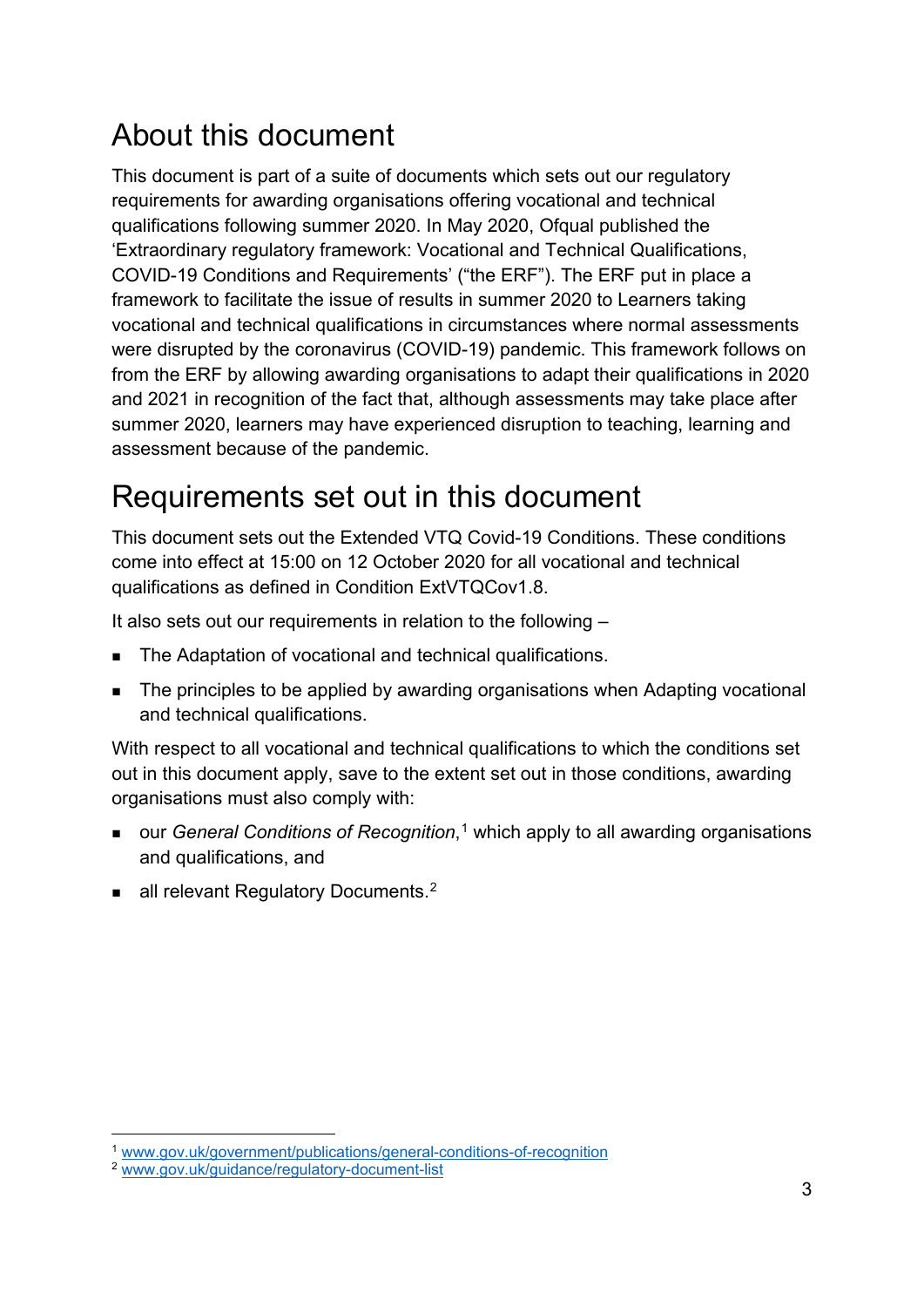### <span id="page-3-0"></span>Condition ExtVTQCov1 Application, Interpretation and definitions

### <span id="page-3-1"></span>Application

- ExtVTQCov1.1 The ExtVTQCov Conditions apply
	- (a) to all VTQs, except in circumstances where the VTQCov 2 9 and VTQCov10.2 apply, and
	- (b) until such date as is specified in, or determined under, any notice in writing published by Ofqual under this condition.
- ExtVTQCov1.2 Any such notice published by Ofqual may
	- (a) be issued in respect of one or more
		- (i) VTQs, or
		- (ii) ExtVTQCov Conditions,
	- (b) be varied or withdrawn by Ofqual at any time prior to the date specified in or determined under it, and
	- (c) contain any transitional and saving provisions that Ofqual considers appropriate.
- ExtVTQCov1.3 An awarding organisation must comply with the requirements of any transitional and saving provisions contained in a notice published by Ofqual under Condition ExtVTQCov1.2.

### <span id="page-3-2"></span>Interpretation and definitions

- ExtVTQCov1.4 Unless alternative provision has been made in Condition ExtVTQCov1.8, the following shall apply to the ExtVTQCov Conditions –
	- (a) the rules of interpretation and definitions outlined in General Condition J1,
	- (b) the definitions outlined in the Qualification Level Conditions and the Subject Level Conditions.
- ExtVTQCov1.5 Except in the circumstances described in Condition ExtVTQCov1.6, the requirements imposed by the ExtVTQCov Conditions apply in addition to the requirements imposed by the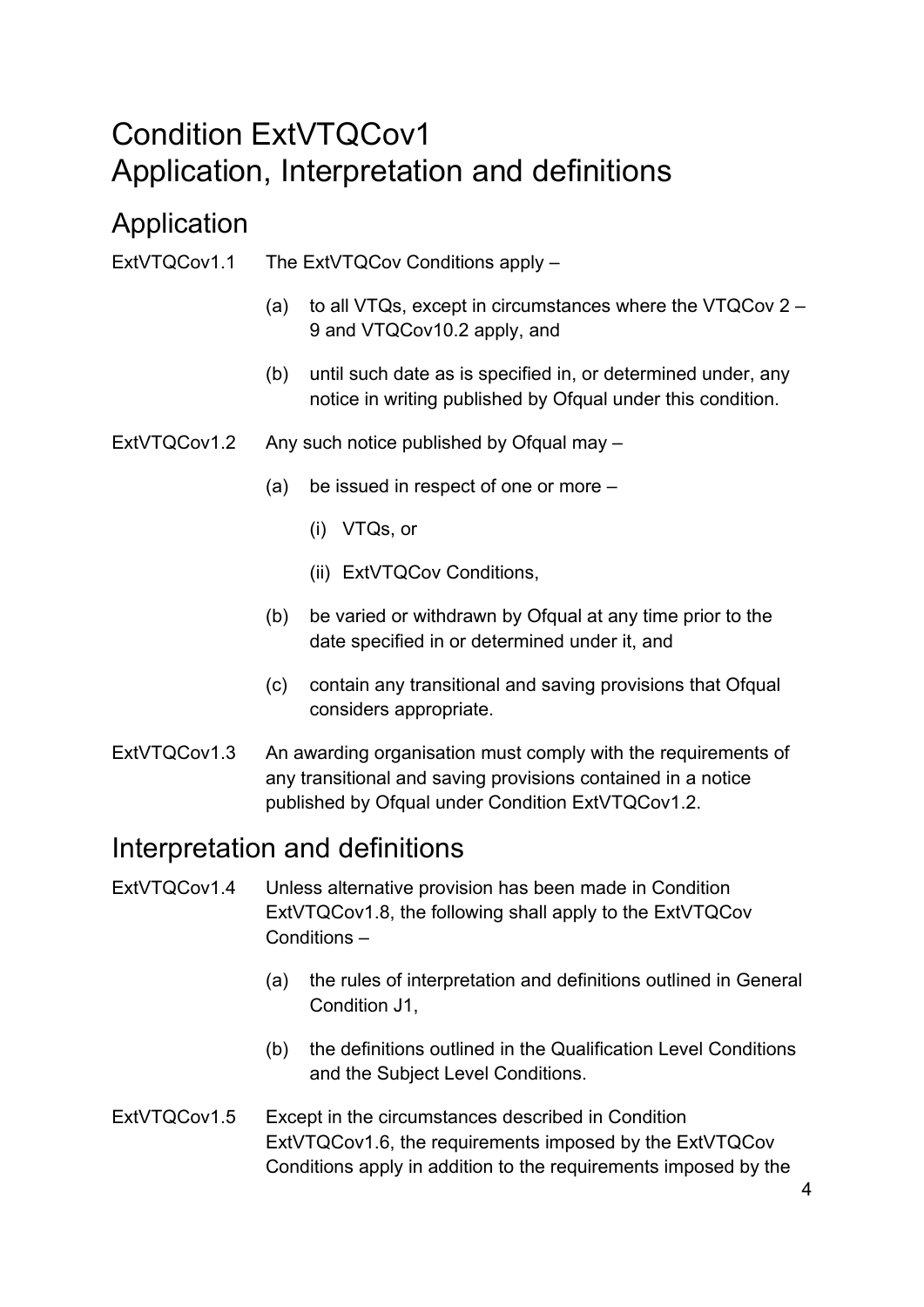General Conditions of Recognition and any relevant Qualification Level Conditions and Subject Level Conditions.

#### ExtVTQCov1.6 To the extent that there is any inconsistency between –

- (a) a requirement of an ExtVTQCov Condition, and
- (b) a requirement of a General Condition of Recognition, a Qualification Level Condition or a Subject Level Condition,

such that an awarding organisation could not comply with both such requirements, the awarding organisation must comply with the requirement of the ExtVTQCov Condition and is not obliged to comply with the requirement of the other Condition.

- ExtVTQCov1.7 Unless the context suggests otherwise, in the ExtVTQCov Conditions references to a 'result' means a result for a unit or the VTQ, as relevant.
- ExtVTQCov1.8 In these Conditions the following words shall have the meaning given to them below (and cognate expressions should be construed accordingly) –

#### **Adaptations**

Any changes made by an awarding organisation to a VTQ that it makes available, including changes to the design, setting, delivery or marking of an assessment.

#### **Private Candidate**

A Learner in relation to whom there is no Relevant Centre.

#### **Qualification Level Condition**

Any Qualification Level Condition that applies to a VTQ.

#### **Relevant Centre**

In relation to a Learner, a Centre –

- (a) with which the Learner is registered, and
- (b) which materially contributed to the preparation of the Learner for the assessment (whether through teaching or instruction provided by Teachers employed by it or otherwise).

#### **Subject Level Condition**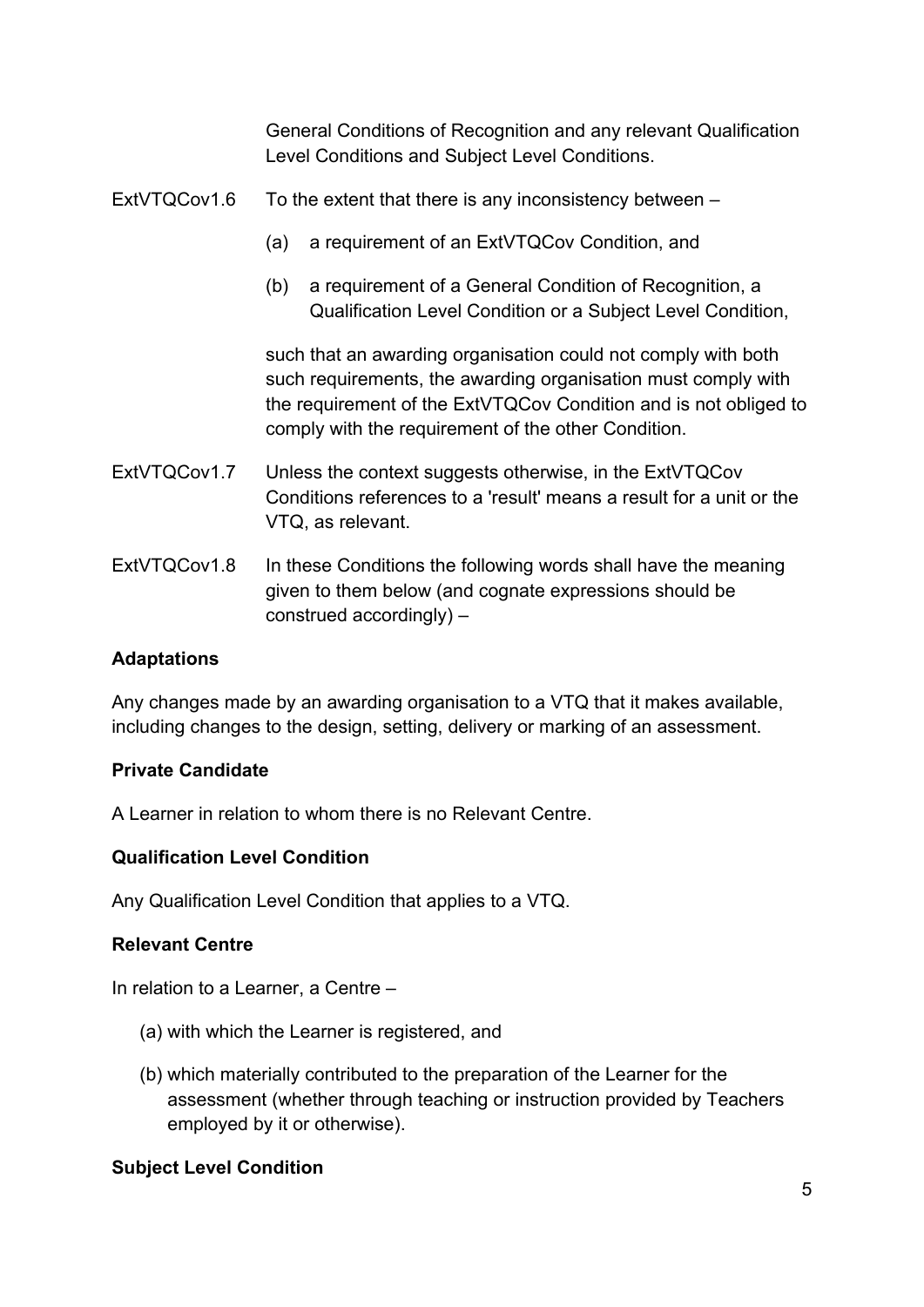Any Subject Level Condition that applies to a VTQ.

#### **Technical Advice Notice**

Advice provided by Ofqual to an awarding organisation in writing in relation to any matter relevant to the ExtVTQCov Conditions.

#### **VTQ**

A qualification which is not any of the following –

- (a) a GCSE Qualification,
- (b) a GCE qualification, or
- (c) an EPA qualification.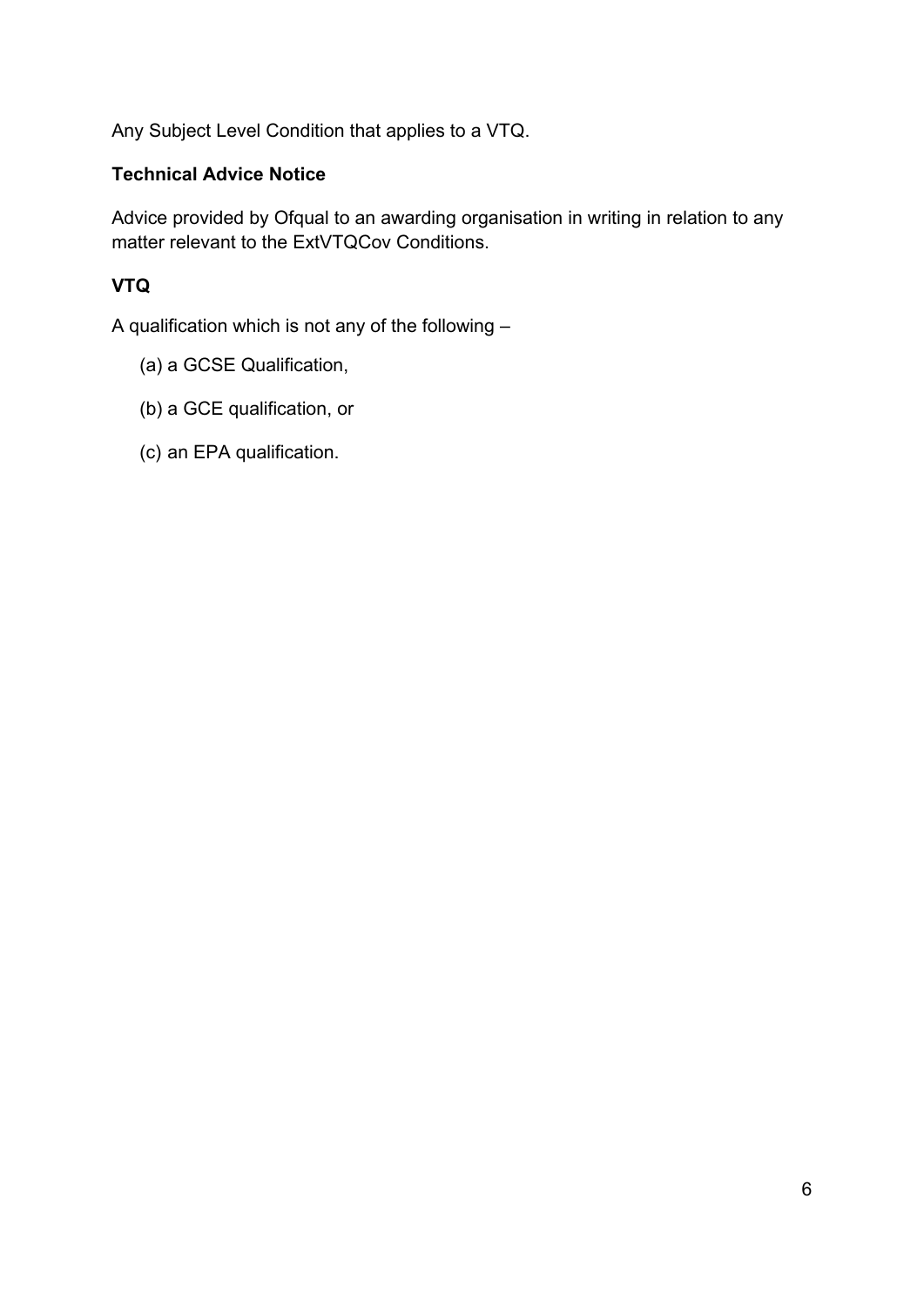### <span id="page-6-0"></span>Condition ExtVTQCov2 Reviewing and Adapting VTQs in 2020/2021

- ExtVTQCov2.1 In respect of each VTQ which it makes available, an awarding organisation –
	- (a) must consider whether it is appropriate to Adapt the qualification for Learners taking it in 2020 and/or 2021 in order to mitigate any disruption caused by the Covid-19 pandemic to teaching, learning and delivery of assessments in relation to the qualification for those Learners, and
	- (b) where it considers it appropriate to do so on that basis, may Adapt the qualification.
- ExtVTQCov2.2 Where an awarding organisation Adapts a VTQ under Condition ExtVTQCov2.1(b), it must take all reasonable steps to do so –
	- (a) in compliance with any requirements, and
	- (b) having regard to any guidance,

which may be published by Ofqual and revised from time to time.

- ExtVTQCov2.3 Where an awarding organisation Adapts a VTQ under Condition ExtVTQCov2.1(b), it must take all reasonable steps to comply with the principles published by Ofqual and revised from time to time.
- ExtVTQCov2.4 An awarding organisation must ensure that any Adaptations that it makes to a VTQ under Condition ExtVTQCov2.1(b), are sufficiently transparent to –
	- (a) preserve public confidence in the qualification, and
	- (b) meet the reasonable needs of Users of the qualification.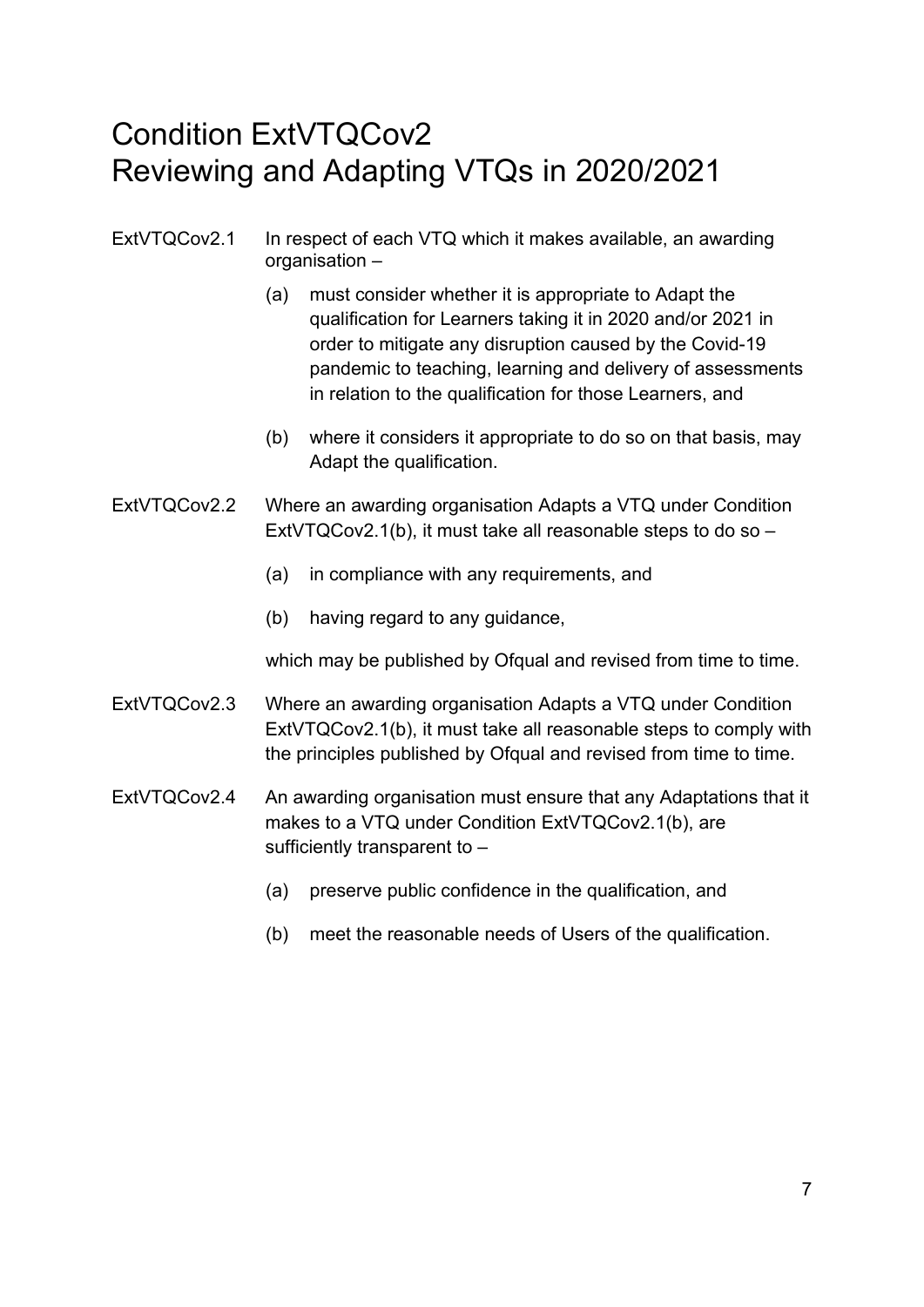### <span id="page-7-0"></span>Condition ExtVTQCov3 Keeping a record of decision-making

ExtVTQCov3.1 In relation to a VTQ which it makes available, an awarding organisation must –

- (a) maintain a record, as relevant, of
	- (i) the review undertaken under Condition ExtVTQCov2.1(a) and its decision as to whether it is appropriate to Adapt the qualification under Condition ExtVTQCov2.1(b),
	- (ii) the decisions it has made in Adapting the qualification in compliance with the requirements, and having regard to the guidance, published under Condition ExtVTQCov2.2,
	- (iii) how it has complied with Condition ExtVTQCov2.3,
	- (iv) the rationale for the decisions referred to in subparagraphs (i) to (iii) of this Condition, and
	- (v) any other information specified in any requirements that may be published by Ofqual and revised from time to time, and
- (b) maintain that record in a form specified in any requirements that may be published by Ofqual and revised from time to time, and
- (c) provide that record to Ofqual upon request.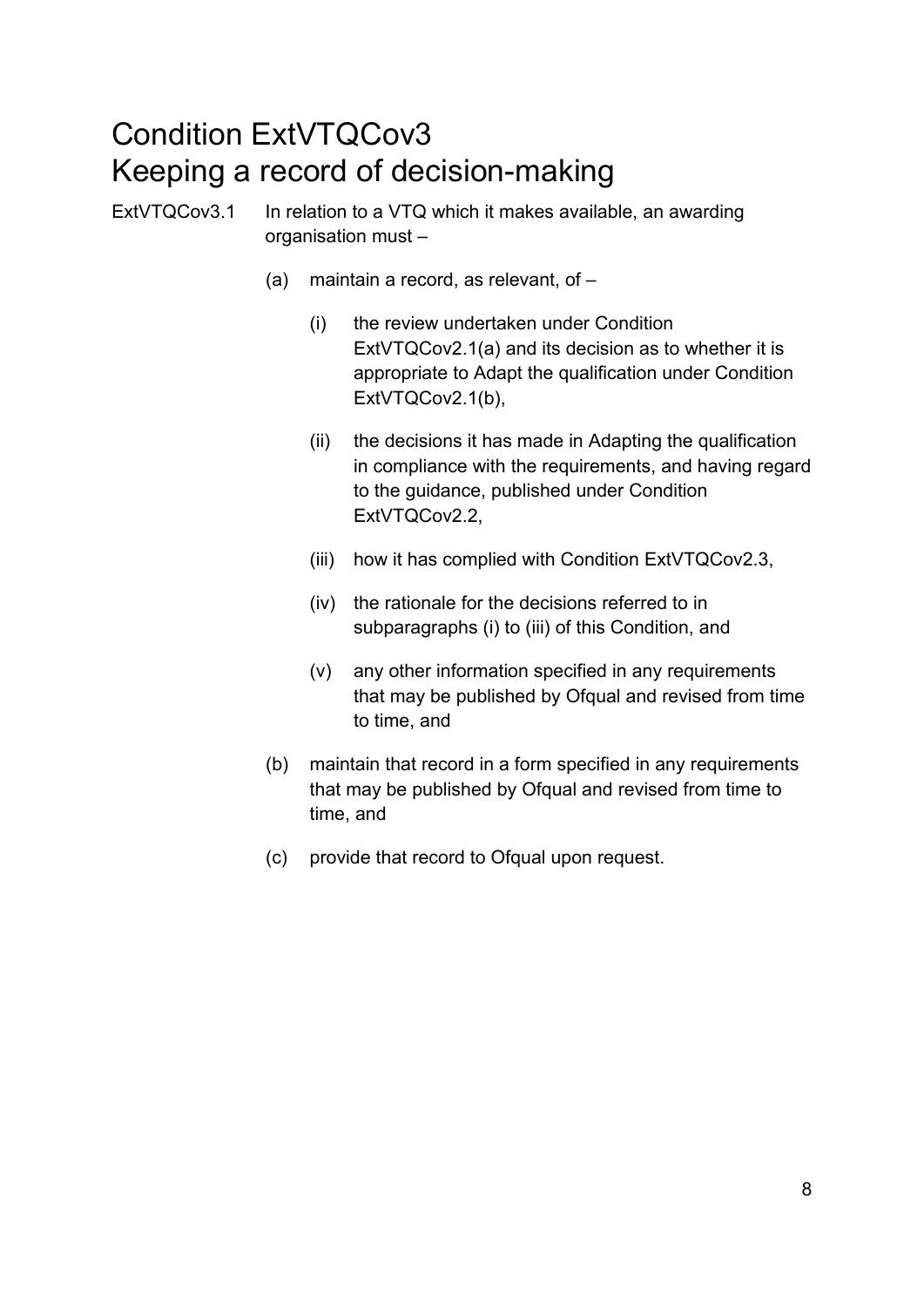### <span id="page-8-0"></span>Condition ExtVTQCov4 Information to be provided to Centres

- ExtVTQCov4.1 An awarding organisation must provide effective guidance to a Centre which the Centre may reasonably require in relation to an Adapted assessment for a VTQ which the awarding organisation makes available.
- ExtVTQCov4.2 In respect of a VTQ to which it has made Adaptations under Condition ExtVTQCov2.2(b), an awarding organisation must establish, maintain and comply with arrangements which –
	- (a) must require details of those Adaptations to be provided upon request to –
		- (i) a Relevant Centre (on a Learner's behalf), and
		- (ii) a Private Candidate, and
	- (b) may require that information to be provided upon request to a Learner who is not a Private Candidate.
- ExtVTQCov4.3 The arrangements must
	- (a) provide sufficient information, and
	- (b) allow a reasonable time,

for Learners and Centres to consider whether to request an appeal under Condition I1.

- ExtVTQCov4.4 The arrangements may
	- (a) provide that the awarding organisation shall only provide the relevant information on payment of a fee,
	- (b) specify other reasonable requirements for the making of a request for the information, and
	- (c) specify a time period during which the information must be requested.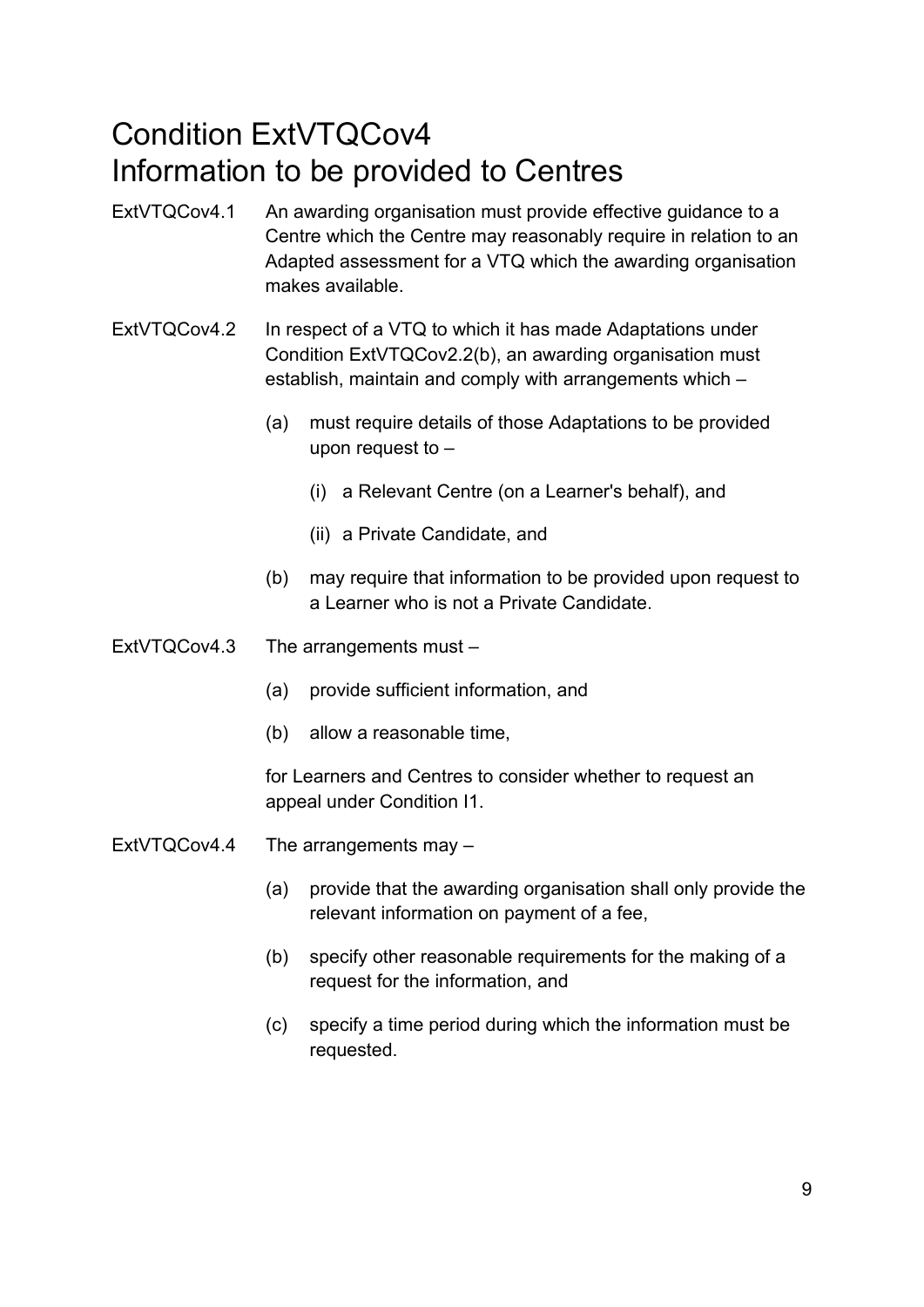### <span id="page-9-0"></span>Condition ExtVTQCov5 Technical Advice Notices

ExtVTQCov5.1 An awarding organisation must –

- (a) have regard to any Technical Advice Notice issued by Ofqual to the awarding organisation, and
- (b) notify Ofqual of how it has complied with Condition ExtVTQCov5.1(a) within the timescale specified in that Technical Advice Notice.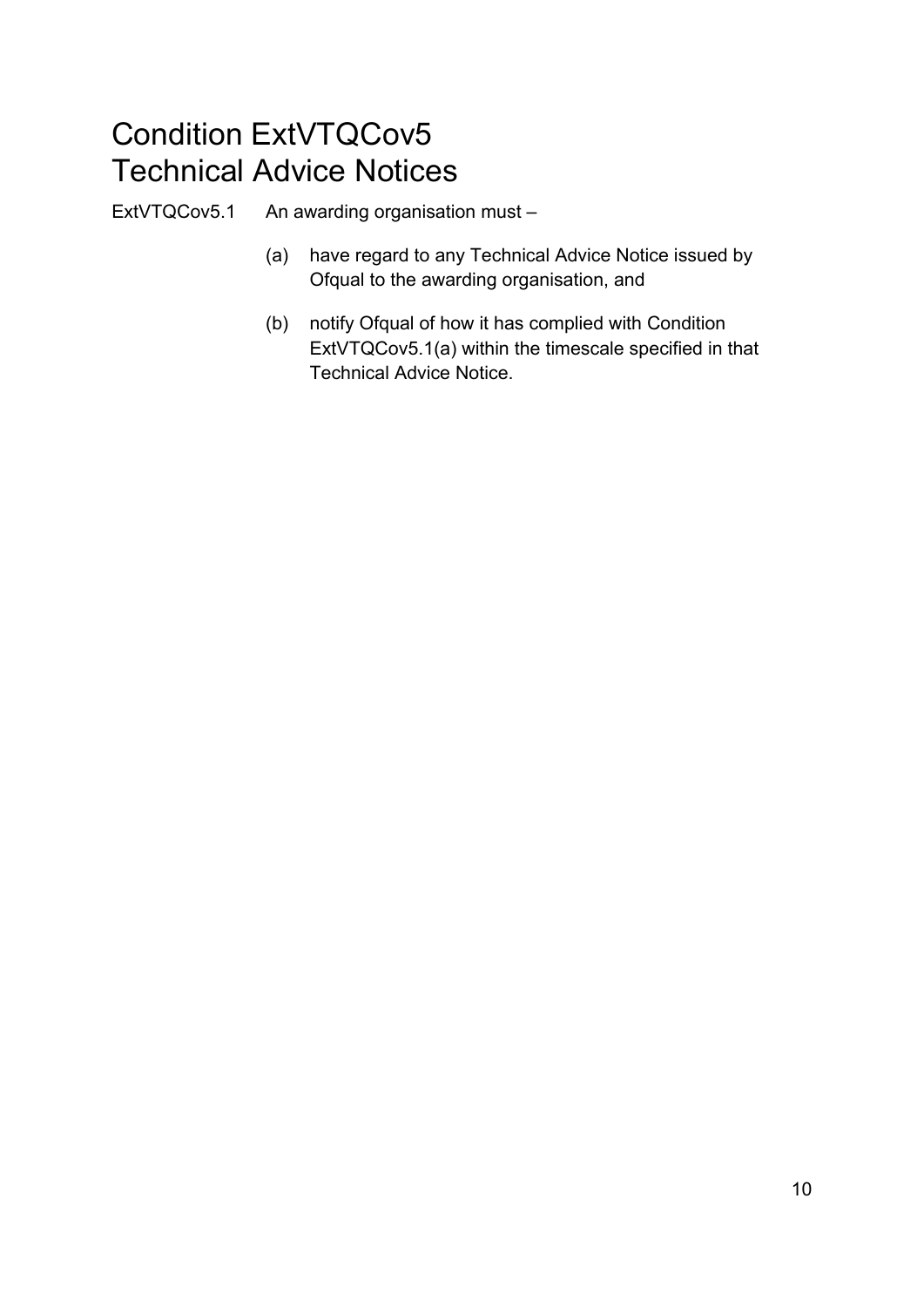# <span id="page-10-0"></span>Requirements in relation to the Adaptation of VTQs

Condition ExtVTQCov2.2 allows us to specify requirements and guidance in relation to the Adaptation of VTQs taken by Learners in 2020 and/or 2021.

We set out our requirements in relation to the Adaptation of VTQs.

### <span id="page-10-1"></span>General requirements in relation to Adaptations

There are a number of ways in which an awarding organisation may make changes to a VTQ which it makes available in order to mitigate any disruption caused by the Covid-19 pandemic to teaching, learning and assessment for Learners taking the qualification in 2020 and/or 2021. These include –

- (a) making more teaching and learning time available, for example by considering alternative conditions under which assessments could take place so that they do not all need to be directly supervised, or by streamlining assessments
- (b) changing the way in which assessments are delivered, for example by using an online rather than paper-based test, or carrying out an assessment remotely rather than face-to-face,
- (c) adapting assessment methods to take account of social distancing and public health guidance, for example by using a practical simulation in place of an observation, or professional discussion in place of a practical demonstration,
- (d) changing Invigilation requirements, for example by allowing the use of online Invigilation so that assessments can take place in a wider range of settings,
- (e) waiving or adjusting work experience or placement requirements, for example allowing Learners to undertake a shorter period of work experience, or
- (f) changing the way in which a qualification is quality assured, for example by allowing for standardisation or Centre Assessment Standards Scrutiny to take place remotely or on-line.

In all cases, an awarding organisation must ensure that any Adaptations that it makes to a VTQ are in line with the principles set out under Condition ExtVTQCov2.3.

In particular, an awarding organisation must take all reasonable steps to minimise risks to validity by ensuring that coverage of the key areas of the construct of the qualification is retained within any Adapted assessment.

An awarding organisation must act only within the limits of its capacity and capability.

### <span id="page-10-2"></span>Equalities considerations

In all cases, an awarding organisation must comply with the requirements of Condition D2 and Condition G6.

Likewise, an awarding organisation must ensure that in making any Adaptations to a VTQ which it makes available it Minimises Bias, as far as possible.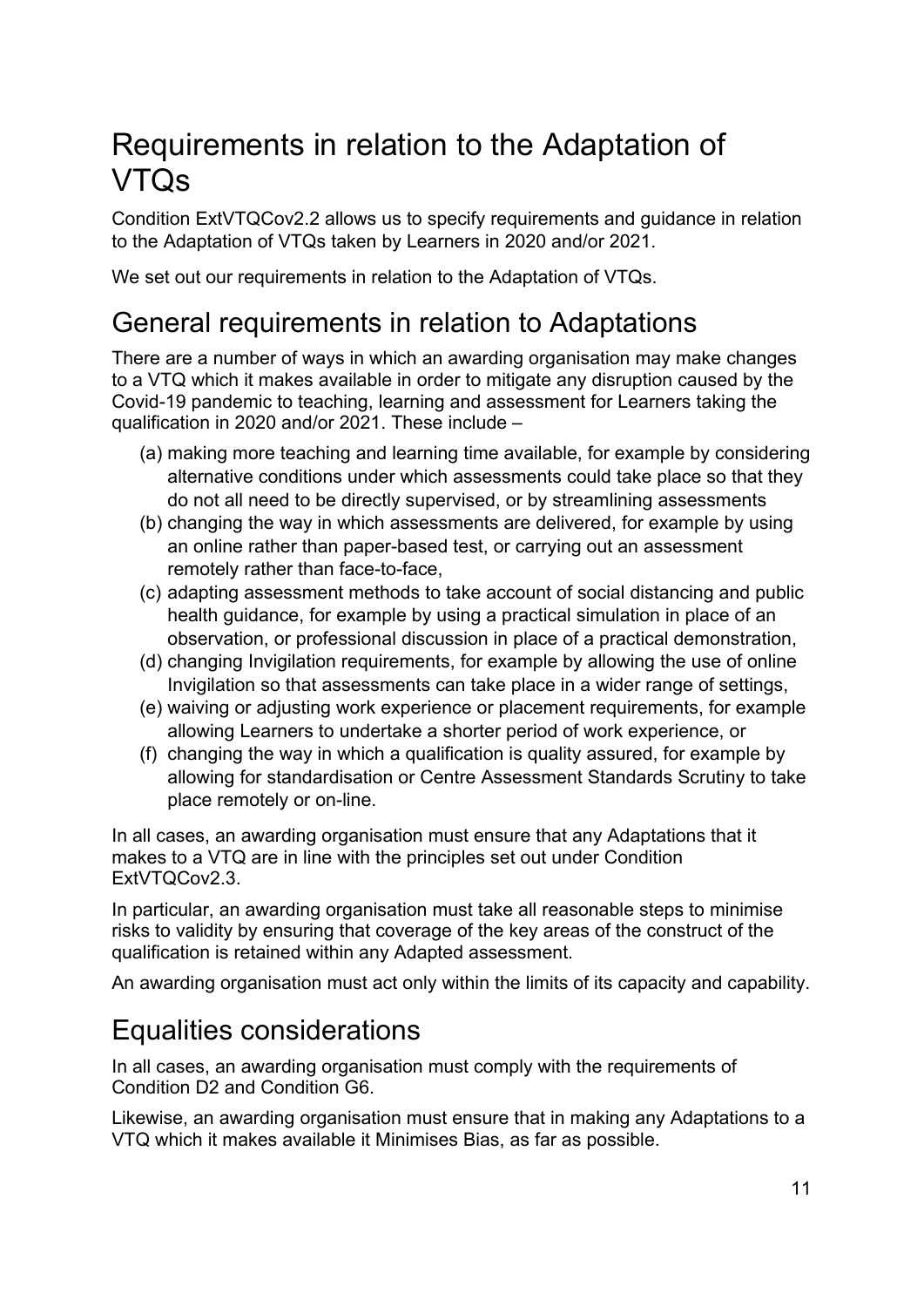### <span id="page-11-0"></span>Professional qualifications and licences to practise

Where a VTQ that it makes available acts as a licence to practise, or is used to give access to a particular profession, an awarding organisation must ensure that it strikes an appropriate balance between –

- (a) maintaining the validity of the qualification in order to meet its objective, and
- (b) making Adaptations to assessments in order to provide the mitigation outlined in Condition ExtVTQCov2.1(a).

In relation to such qualifications, an awarding organisation should err on the side of maintaining the validity of the qualification, even where this means that it is not possible to make Adaptations to it.

We recognise that, depending on the objective of the qualification and the uses to which it is put, professional and sector regulatory and oversight bodies may potentially have a view on permissible Adaptations or other approaches to be taken. They may also play a role in ensuring consistent approaches across awarding organisations offering similar qualifications, or which have a similar objective.

In considering any Adaptations to a VTQ that it makes available, an awarding organisation must have regard to any specific requirements or guidance issued by any relevant professional or sector body.

An awarding organisation must not seek to follow the requirements and guidance issued by such a body where doing so would breach the principles set out under Condition ExtVTQCov2.3.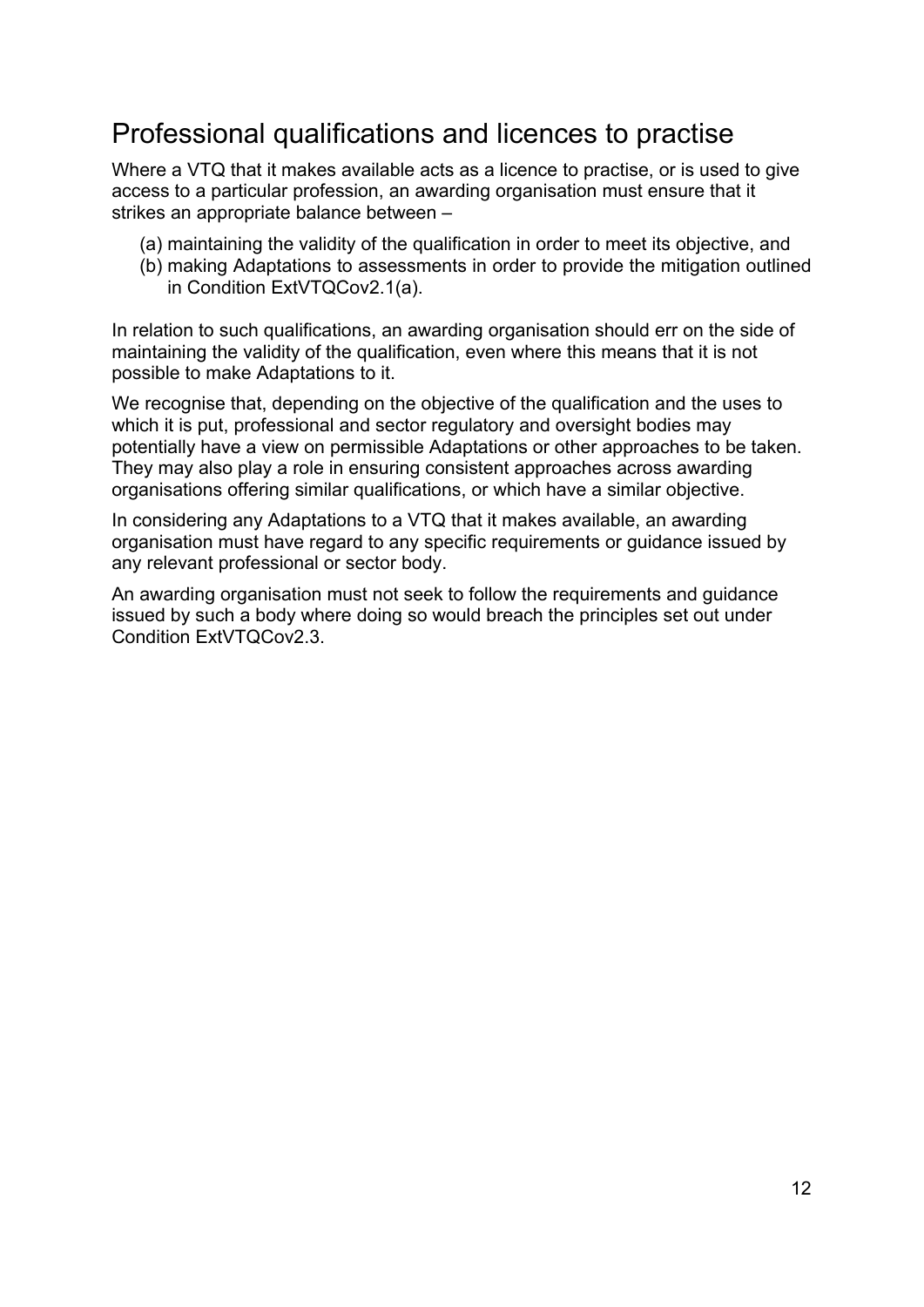# <span id="page-12-0"></span>Principles to be applied

Condition ExtVTQCov2.3 allows us to specify principles with which an awarding organisation must comply in Adapting assessments for VTQs.

We set out the principles for the purposes of Condition ExtVTQCov2.3 below.

### <span id="page-12-1"></span>The principles

**Principle 1** – As far as possible and without prejudice to the other principles, an awarding organisation must seek to ensure that the Adaptations which it makes to a qualification assist with mitigating the impact on teaching, learning or assessments caused by the Covid-19 pandemic for Learners taking that qualification.

**Principle 2** – An awarding organisation must seek to ensure, as far as possible, that the Adaptations which it makes to a qualification do not serve to advantage or disadvantage Learners taking that qualification against their peers taking general qualifications not covered by the ExtVTQCov Framework.

**Principle 3** – An awarding organisation must seek to ensure that, where it makes any Adaptations to its qualifications in accordance with the ExtVTQCov Conditions, the Validity and Reliability of those qualifications is sufficiently maintained.

**Principle 4** – An awarding organisation must seek to maintain standards, as far as possible, within the same qualification in line with previous years, and across similar qualifications made available by the awarding organisation and by other awarding organisations.